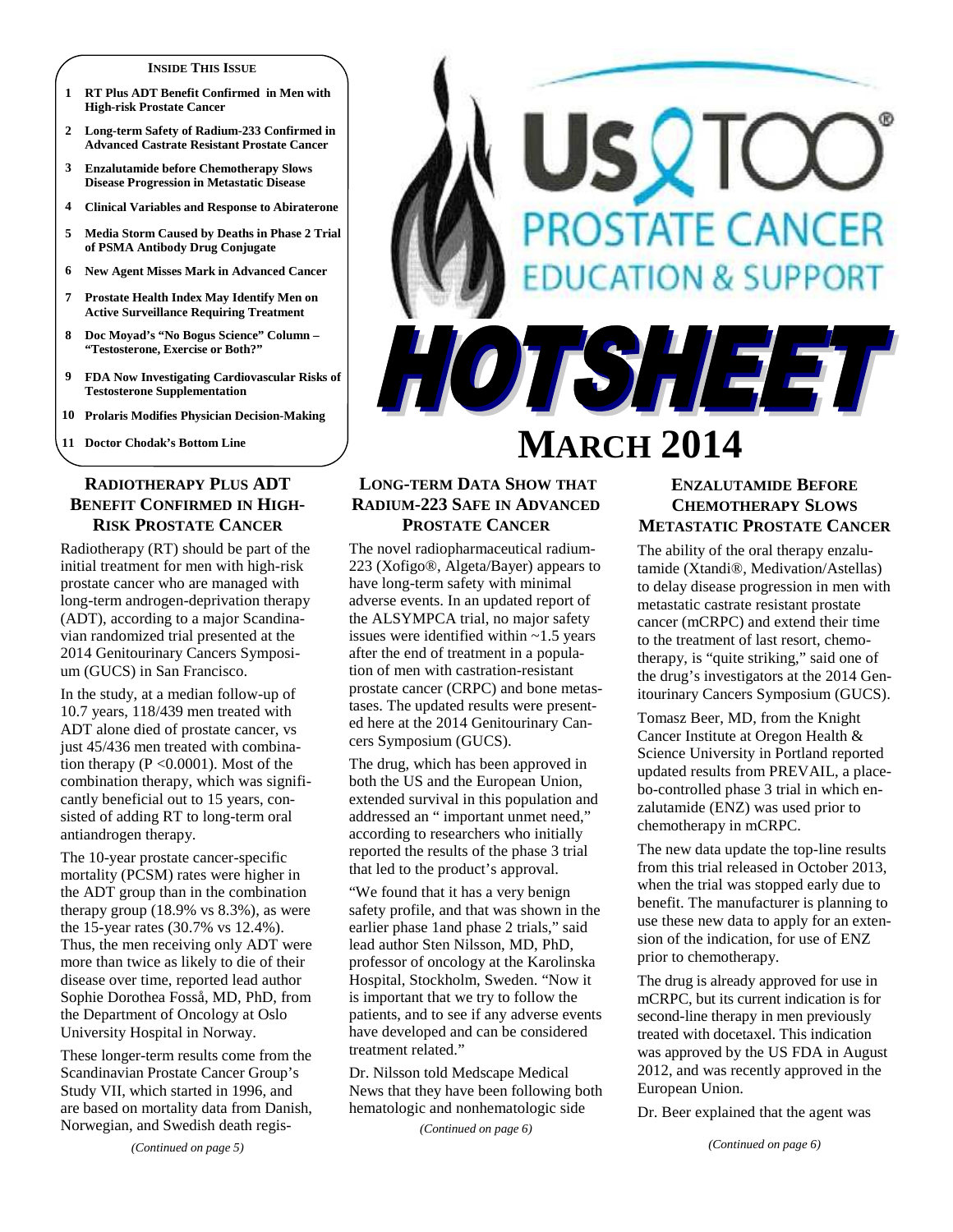THIS ISSUE OF THE US TOO PROSTATE CANCER HOTSHEET IS MADE POSSIBLE BY CHARITABLE CONTRIBUTIONS FROM Genentech IN BUSINESS FOR LIFE Takeda MM **MILLENNIUM** BAVARIAN NORDIC

# **AND PEOPLE LIKE YOU!**

ITEMS CONTAINED IN US TOO PUBLICATIONS ARE OBTAINED FROM VARIOUS NEWS SOURCES AND EDITED FOR INCLUSION. WHERE AVAILABLE, A POINT-OF-CONTACT IS PROVIDED. REFERENCES TO PERSONS, COMPANIES, PRODUCTS OR SERVICES ARE PROVIDED FOR INFORMATION ONLY AND ARE NOT ENDORSEMENTS. READERS SHOULD CONDUCT THEIR OWN RESEARCH INTO ANY PERSON, COMPA-NY, PRODUCT OR SERVICE, AND CONSULT WITH THEIR LOVED ONES AND PERSONAL PHYSICIAN BEFORE DECIDING ON ANY COURSE OF ACTION. THE INFORMATION AND OPINIONS EXPRESSED IN THIS PUBLICATION ARE NOT RECOMMENDATIONS FOR ANY MEDICAL TREATMENT, PRODUCT SER-VICE OR COURSE OF ACTION BY US TOO INTER-NATIONAL, INC., ITS OFFICERS AND DIRECTORS, OR THE EDITORS OF THIS PUBLICATION. FOR MEDI-CAL, LEGAL OR OTHER ADVICE, PLEASE CONSULT PROFESSIONAL(S) OF YOUR CHOICE.

*HOTSHEET* EDITORIAL TEAM: JON MCDERMED, PHARMD ROB PROTZ, MS TOM KIRK JACKIE KONIECZKA CHUCK STRAND

US TOO INTERNATIONAL STAFF: TOM KIRK, PRESIDENT AND CEO JACKIE KONIECZKA, OFFICE MANAGER TERRI GIBBONS LIKOWSKI, CHAPTER SERVICES MANAGER, PHONE 1-877-978-7866 (TOLL-FREE) JOHN LUPTON, DIRECTOR OF DEVELOPMENT CHUCK STRAND, DIRECTOR OF MARKETING AND COMMUNICATIONS

US TOO BOARD OF DIRECTORS:

*EXECUTIVE COMMITTEE/OFFICERS* JIM RIEDER, CHAIRMAN JEFF MILLS, VICE CHAIRMAN TODD AHRENS, TREASURER BILL SEIDEL, SECRETARY *DIRECTORS:*  FRED ALLEN TOM CVIKOTA JERRY DEANS JIM HAMMACK, DDS JERRY HARDY KEITH HOFFMAN DAVID LUBAROFF, PHD JIM NADDEO DEXTER C. RUMSEY III TOM KIRK, PRESIDENT AND CEO US TOO INTERNATIONAL, INC. IS INCORPORATED IN THE STATE OF ILLINOIS AND RECOGNIZED AS A 501(C)(3) NOT-FOR-PROFIT CHARITABLE CORPORATION

**DONATIONS / GIFTS TO US TOO ARE TAX DEDUCTIBLE**

2720 S. RIVER RD., STE 112, DES PLAINES, IL 60018 PHONE: (630) 795-1002 / FAX: (630) 795-1602

**WEBSITE: WWW.USTOO.ORG** COPYRIGHT 2014, US TOO INTERNATIONAL, INC.

# **CLINICAL VARIABLES ASSOCIAT-ED WITH PSA RESPONSE TO ABIRATERONE ACETATE IN PATIENTS WITH METASTATIC CASTRATION-RESISTANT PROSTATE CANCER**

Leibowitz-Amit R, et al

#### **Ann Oncol 23 January 2014; Epub**

**Background:** Abiraterone acetate (AA) prolongs overall survival (OS) in patients with metastatic castration-resistant prostate cancer (mCRPC). This study's objective was to retrospectively identify factors associated with PSA response to AA and validate them in an independent cohort. We hypothesized that the neutrophil/lymphocyte ratio (NLR), thought to be an indirect manifestation of tumorpromoting inflammation, may be associated with response to AA.

**Patients and Methods:** All patients receiving AA at the Princess Margaret (PM) Cancer Centre up to March 2013 were reviewed. The primary end point was confirmed PSA response defined as PSA decline ≥50% below baseline maintained for ≥3 weeks. Potential factors associated with PSA response were analyzed using univariate and multivariable analyses to generate a score, which was then evaluated in an independent cohort from Royal Marsden (RM) NHS foundation.

**Results:** A confirmed PSA response was observed in 44/108 assessable patients (41%, 95% confidence interval 31%-50%). In univariate analysis, lower pre-AA baseline levels of lactate dehydrogenase, an NLR  $\leq$  5 and restricted metastatic spread to either bone or lymph nodes were each associated with PSA response. In multivariable analysis, only low NLR and restricted metastatic spread remained statistically significant. A score derived as the sum of these two variables was associated with response to AA ( $P = 0.007$ ). Logistic regression analysis on an independent validation cohort of 245 patients verified that this score was associated with response to AA ( $P = 0.003$ ). It was also associated with OS in an exploratory analysis.

**Conclusions:** A composite score of baseline NLR and extent of mCRPC is associated with PSA response to AA and OS. Our data may help understand the role of systemic inflammation in mCRPC and warrant further research.

# **PATIENT DEATHS CAUSE MEDIA STORM IN PROSTATE CANCER STUDY**

A first-in-class targeted agent has demonstrated activity in men with very advanced castrate resistant prostate cancer (CRPC). In the phase 2 trial of the prostate-specific membrane antigen (PSMA) antibody drug conjugate (ADC), there was a reduction in several biomarkers. About 45 percent of men experienced a 30 percent reduction in PSA levels and a conversion from unfavorable to favorable circulating tumor cells counts (CTCs). Results were presented at the 2014 GUCS.

Adverse events in this phase 2 study were similar to what had been observed in the initial phase 1 trial, except two men died of sepsis. These deaths sparked a media response, which culminated in the shares of Progenics, the developer of the agent, to drop by as much as 30 percent.

PSMA ADC is composed of PSMA antibody that is linked to the microtubule-disrupting agent monomethyl auristatin E (MMAE). It binds PSMA and is internalized and cleaved by lysosomal enzymes releasing free MMAE, which causes cell-cycle arrest and apoptosis.

In their study, Dr. Israel and colleagues assessed the antitumor activity and tolerability of PSMA ADC in 80 men who had progressed on abiraterone and/or enzalutamide after failing taxane chemotherapy. In the study cohort, median age was 70.5 years, and ECOG performance status was 0, 1, or 2. All men had bone disease and 37 percent had visceral and soft tissue metastases. Safety, CTCs, imaging, biomarkers, and clinical progression were evaluated, and PSA was used to indicate tumor response.

Intravenous PSMA ADC was administered every three weeks for up to eight cycles. Dosing was initiated at 2.5 mg/ kg and dose adjustment for tolerability was allowed. Of the 15 evaluable men, RECIST indicated that three (20%) had progressive disease and 12 (80%) had stable disease. Researchers found higher PSMA expression was associated with PSA and CTC responses ( $P = 0.019$ ). In addition, 78 percent of men with lower neuroendocrine markers experienced a reduction in CTCs of more than 50%.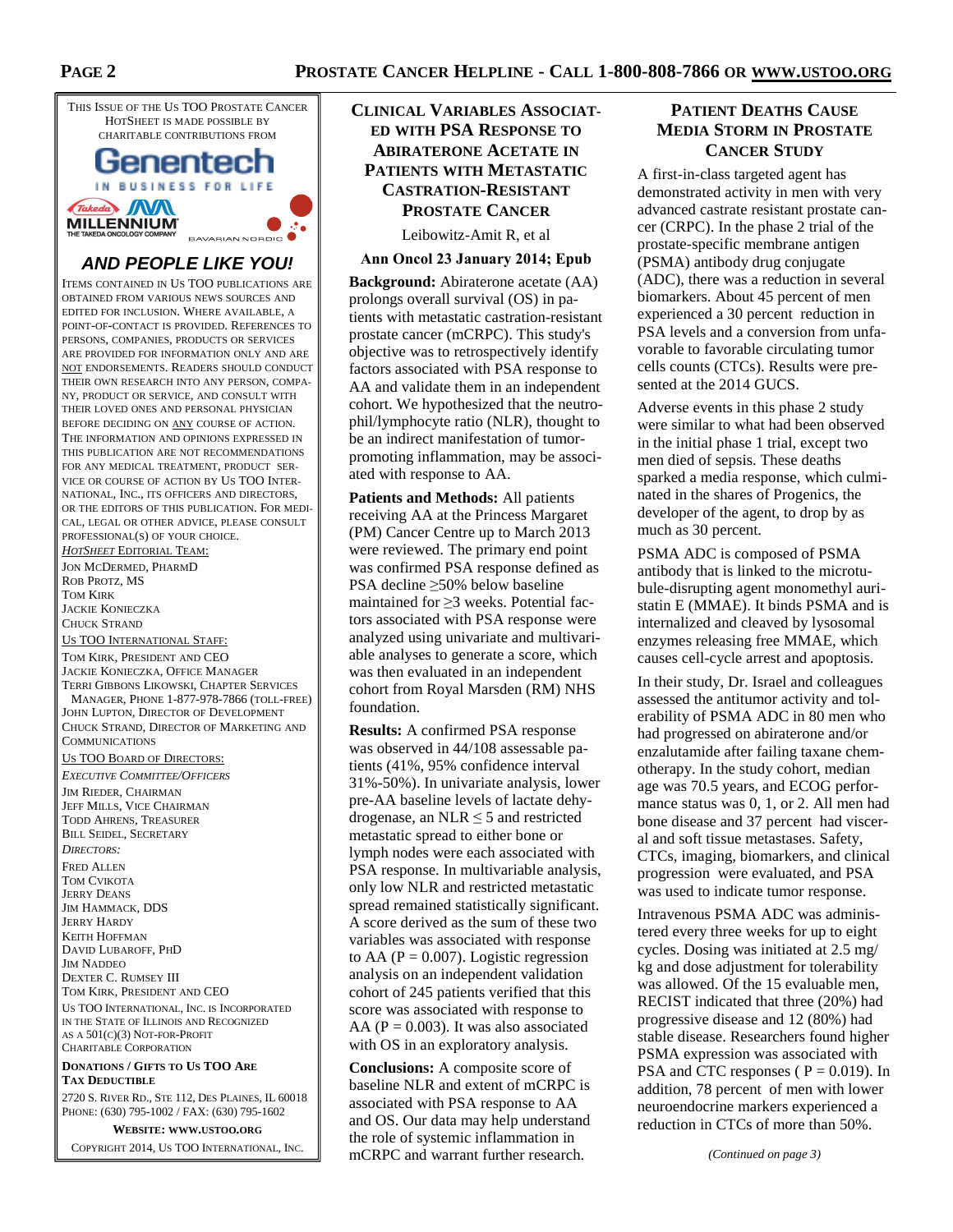## **NEW AGENT MISSES THE MARK IN ADVANCED PROSTATE CANCER**

A promising investigational agent for metastatic castration-resistant prostate cancer (CRPC) has failed to meet its primary end point in a phase 3 trial presented at the 2014 GUCS. There was no significant improvement in overall survival (OS) when orteronel (Takeda) was added to prednisone. Median OS with orteronel plus prednisone was similar to that with placebo plus prednisone. The study was terminated for failing to meet its primary end point.

However, orteronel "did lead to a notable improvement in radiographic progression-free survival (rPFS)," which was a secondary endpoint of the trial, reported lead author Robert Dreicer, MD, MS, professor of medicine at the Cleveland Clinic Lerner College of Medicine, and chair of the Department of Solid Tumor Oncology at the Cleveland Clinic Foundation.

In addition, he noted that there were regional differences in OS, and that a subgroup of men did achieve benefit. For men treated outside Europe and North America, survival was better with orteronel than with placebo. "This represented a little over a third of men in the trial," Dr. Dreicer said.

Orteronel is an investigational oral, nonsteroidal, selective inhibitor of 17,20 lyase, a key enzyme in the production of steroidal hormones, including androgens. Early-phase trials showed efficacy and safety, Dr. Dreicer pointed out. Phase 2 trials showed that the agent led to significant and durable declines in PSA levels in men with nonmetastatic CRPC.

The phase 3 Evaluation of the Lyase Inhibitor Orteronel in Metastatic Prostate Cancer (ELM-PC) 5 trial was conducted in 1099 men with metastatic CRPC that had progressed during or after docetaxelbased therapy. The manufacturer unblinded the study last July after a prespecified interim analysis indicated that orteronel plus prednisone was unlikely to meet its primary end point. But this is the first time that the full results of the trial have been reported.

The trial was conducted in 260 centers in 42 countries. Men were randomized to 28-day cycles of oral orteronel 400

mg twice daily plus prednisone 5 mg twice daily, or to placebo plus prednisone, without regard to food. Men who had received previous orteronel, abiraterone or ketoconazole were excluded from the analysis.

For the entire cohort, median OS was similar in the orteronel and placebo groups (17.0 vs 15.2 months; hazard ratio [HR],  $0.886$ ; P = 0.1898). However, geography had an effect. There was a difference in median OS between the orteronel and placebo groups in the 112 men treated in North America (20.9 vs. 16.9 months; HR, 0.889), the 590 men treated in Europe (18.3 vs. 17.8 months; HR, 1.048), and the 397 men treated in the rest of the world (15.3 vs 10.1 months; HR, 0.709). The secondary end point of median rPFS was significantly better in the orteronel group than in the placebo group (8.3 vs. 5.7 months; HR,  $0.76$ :  $P = 0.00038$ ).

Grade 3/4 adverse events associated with orteronel included elevated serum levels of lipase (12%) and amylase (8%). Compared against placebo, the most common adverse events with orteronel were nausea (30% vs 16%), vomiting (23% vs 8%), fatigue (17% vs 11%) and diarrhea (16% vs 9%).

"One reason for the regional difference is that only 38 percent of the men in the non-European, non-North American population received subsequent therapy," Dr. Dreicer explained. A higher percentage of men in Europe and North America received subsequent treatment. In addition, while orteronel was being investigated in this trial, abiraterone ( Zytiga®) and enzalutamide ( Xtandi®) became available. "Abiraterone was available in the US and Canada through an expanded-access program at the time of the study initiation," Dr. Dreicer noted.

Overall differences in disease burden may also explain this finding. In an interview with GU Daily News, the official publication of the symposium, Jeff Michael Michalski, MD, MBA, professor of radiation oncology at the Washington University School of Medicine in St. Louis, MO, noted that men treated in

### **PATIENT DEATHS**

*(Continued from page 2)* 

The media attention surrounding these deaths is perplexing. "I'm not sure why this got so much publicity," said Robert Israel, MD, one of the study authors and executive vice president of medical affairs at Progenics. "Anytime you drop the white blood cell count, there is a risk associated with it." Dr. Israel pointed out that both of the men who died had predisposing conditions. "One had an indwelling central line and the other had repeated urinary tract infections," he said. "The patients were also heavily pretreated and didn't have much in the way of other options."

Overall, PSMA ADC is generally well tolerated. In fact, he said, "It is probably better tolerated than most chemotherapy drugs. It is more targeted to prostate cancer, but any cytotoxic agent carries a risk." Dr. Israel also pointed out that the drug is still under development, so the "risk/benefit profile still needs to be written." He also explained, "This very heavily pretreated group included patients with a performance status of two, which is pretty poor. There is no reason that those two deaths should affect the development of this drug."

Another expert agrees. "The deaths were unrelated to treatment," Susan Slovin, MD, PhD, a medical oncologist in the genitourinary oncology service at the Memorial Sloan-Kettering Cancer Center in New York City, told Medscape Medical News. "These are events that can occur during any other cancer treatment and, therefore, are of minimal concern."

The researchers note that treatment after taxane and androgen-deprivation therapy is an area of unmet medical need, and that biomarker-guided patient selection could be more predictive of clinical benefit in CRPC

The men in this study are very representative of a "real-world" population, said Hagop Youssoufian, MD, executive vice president of research and development at Progenics. "We have identified the dose and schedule that is effective," he said. "We believe that the 2.3 mg dose is safe and effective, and we have confirmed the results of the phase 1 trial."

Presented at the 2014 GUCS, Abstract 8

*Medscape Medical News, 31 January 2014* 

*<sup>(</sup>Continued on page 8)*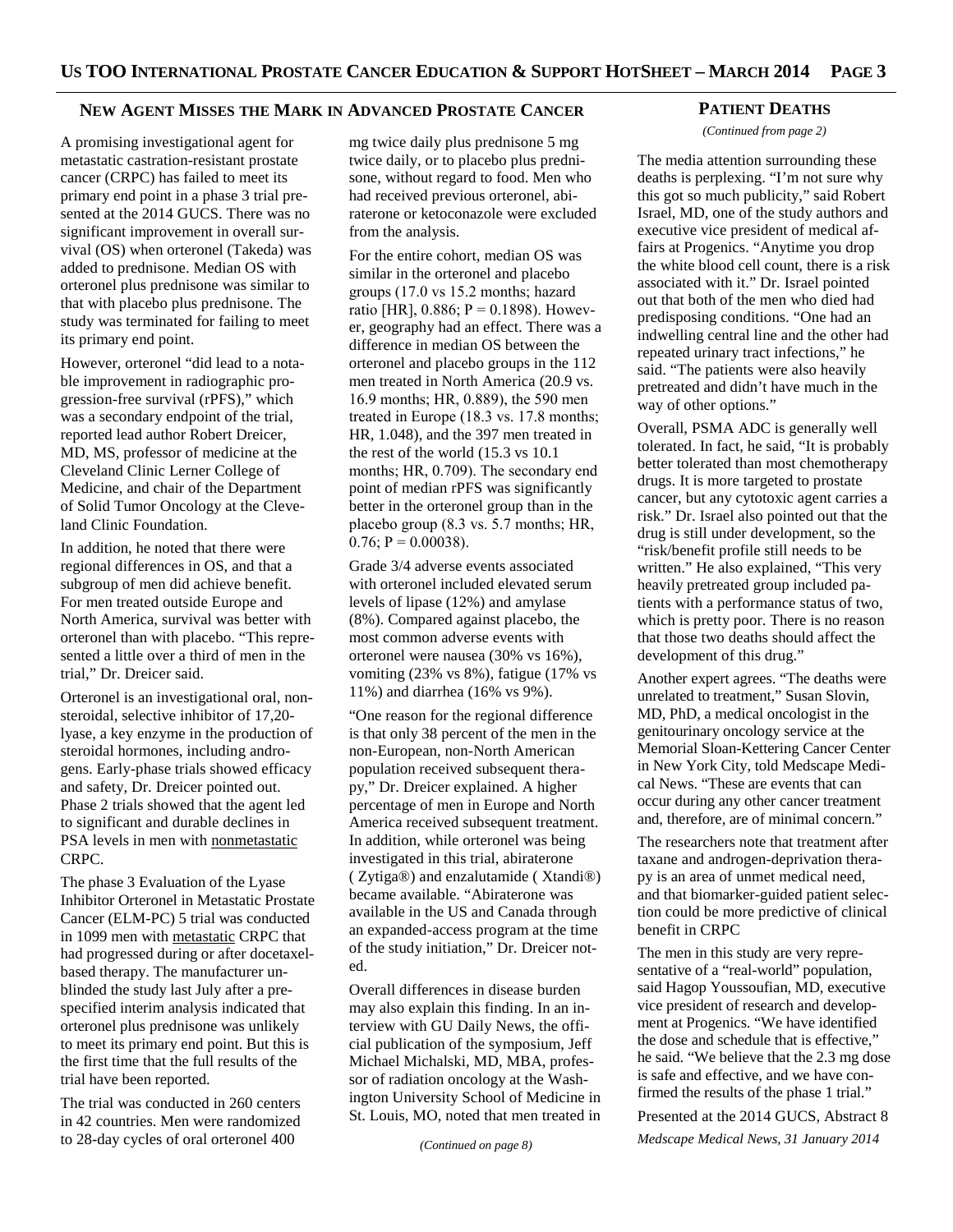# **PROSTATE HEALTH INDEX MAY PROVIDE NEW TOOL TO IDENTI-FY PATIENTS ASSIGNED TO WATCHFUL WAITING WHO RE-QUIRE IMMEDIATE TREATMENT**

A simple tool called "phi" appears to be able to identify which patients assigned to active surveillance for prostate cancer are more likely to require treatment. Phi, or the prostate health index, is calculated from three serum measurements: PSA, free/total PSA, and a new measurement, [-2]proPSA, using the Beckman Coulter assay kit. In the study, phi gave a more accurate estimate of patients' course of illness than either PSA alone or free/total PSA. The findings were presented at the 2014 GUCS (Abstract 81).

"There are many patients who don't need treatment even 10 years after diagnosis," said lead author Andrew Eichholz, MD, of The Institute of Cancer Research, The Royal Marsden NHS Foundation Trust, Sutton, United Kingdom. Although he is quite enthusiastic about the applicability of the new tool, he said, "It is not ready for prime time. The phi index needs to be validated. We are the first group to study it, and another group is also studying it. If it is validated, it could massively change the way we manage these patients."

The study was a retrospective analysis of frozen blood samples collected from men at diagnosis a median of 11.4 years ago. The investigators sought to determine the predictive value of phi. The study included 370 men with prostate cancer with T1/T2 tumors, Gleason scores of  $\leq$  3+4, and PSA  $\lt$ 15 ng/mL. Ten years later, 37 percent of patients still did not require treatment, while about 20 percent needed treatment within the first two years.

Men were grouped into quartiles according to phi. Investigators determined that the cutoff point for phi was  $\leq 31.4$  for the lowest-risk quartile, and >58.5 for the highest-risk quartile. Among lowest-risk patients, 95 percent would not need therapy within five years from diagnosis, while among highest risk, 54 percent would require treatment in five years.

"If validated, phi will be useful for advising patients. It will be an extra tool for our discussions," Dr. Eichholz stated. *The ASCO Post, 3 February 2014* 

## **DOC MOYAD'S WHAT WORKS & WHAT IS WORTHLESS COLUMN, ALSO KNOWN AS "NO BOGUS SCIENCE" COLUMN**

#### **"The 2 for 1 Column: Testosterone or Exercise vs Drugs or both?!"**

Mark A. Moyad, MD, MPH, Univ. of Michigan Medical Center, Dept. of Urology

**Editors' note**: Us TOO has invited certain physicians and others to provide information and commentary for the *HotSheet* to enrich its content to empower the reader. This column contains the opinions and thoughts of its author and is not necessarily those of Us TOO International.

#### **Bottom Line:**

First do no harm! So, we have to assume testosterone replacement therapy (TRT) might increase the risk of cardiovascular disease right now (CVD) even though it has not been proven because CVD is the number one cause of death in men. And, it is possible that exercise is as good as taking a prescription drug in many cases and in the worst case scenario makes most prescription drugs work better—even testosterone replacement therapy (TRT), which is not a bad case scenario folks!

Testosterone replacement therapy is an option some men choose after being treated for prostate cancer or if they watch enough TV and get convinced to use it from all those commercials! However, another new piece of research suggests that taking testosterone replacement therapy (TRT) might increase the risk of cardiovascular disease (CVD)/ heart attacks in men with heart disease<sup>1</sup> and many health care professionals and patients have been asking my humble or not so humble opinion of the situation. And, I respond by saying "it does not matter" and they look stunned (kind of how I looked when the first girl I ever asked out on a date in high school told me she just wanted to be "friends")!

What I mean is that since CVD is the number-one killer of men, and about 150,000 individuals 65 years of age and younger (overall over 800,000 men and women) died from this disease in the past year. So ALL MEN with diagnosed heart disease should NOT be treated as if they are already at high risk of CVD. So, if you want to go on TRT ALL NUM-BERS and LIFESTYLE factors should be heart healthy (you should be losing weight/waist, normal to low cholesterol, glucose, blood pressure and should be EXERCISING daily and eat a primarily heart healthy diet) or you SHOULD NOT be allowed to go on TRT. I watched for decades "experts" tell women that hormone replacement therapy

(HRT) might reduce the risk of CVD and OOPS – they were really wrong!

In a separate (but in my opinion related) article, was one of the most extensive analyses ever conducted on the subject.<sup>2</sup> The authors concluded that "exercise and many drug interventions are often potentially similar in terms of their mortality benefits in the secondary prevention of coronary heart disease, rehabilitation after stroke, treatment of heart failure, and prevention of diabetes." WOW! And, in a previous column in 2013, I mentioned that from Viagra to statins it appears that if someone exercises regularly it makes their prescription drugs work remarkably better! TRT would also work better with exercise, and in some cases men would never need TRT if they lost weight/waist and their testosterone would increase naturally and their risk of CVD would also decrease.

The message of the day is too many men (and women) have begun to rely on prescription drugs and supplements to solve many of the issues exercise and other lifestyle factors could solve. And, we already know exercise reduces the side effects of prostate cancer treatment, reduces fatigue and might even reduce the risk of prostate cancer recurrence. All of this new and old exercise research is nothing short of incredible and miraculous (similar to when my current wife told me she would marry me because I was sure I would get the same answer as that girl from back in high school)!!!

#### References:

- 1. Finkle WD, Greenland S, Ridgeway GK, et al. Increased risk of non-fatal myocardial infarction following testosterone therapy prescription in men. PLoS One 2014;9:e85805.
- 2. Naci H, Ioannidis J. Comparative effectiveness of exercise and drug interventions on mortality outcomes: metaepidemiological study. BMJ 2013;347:f5577.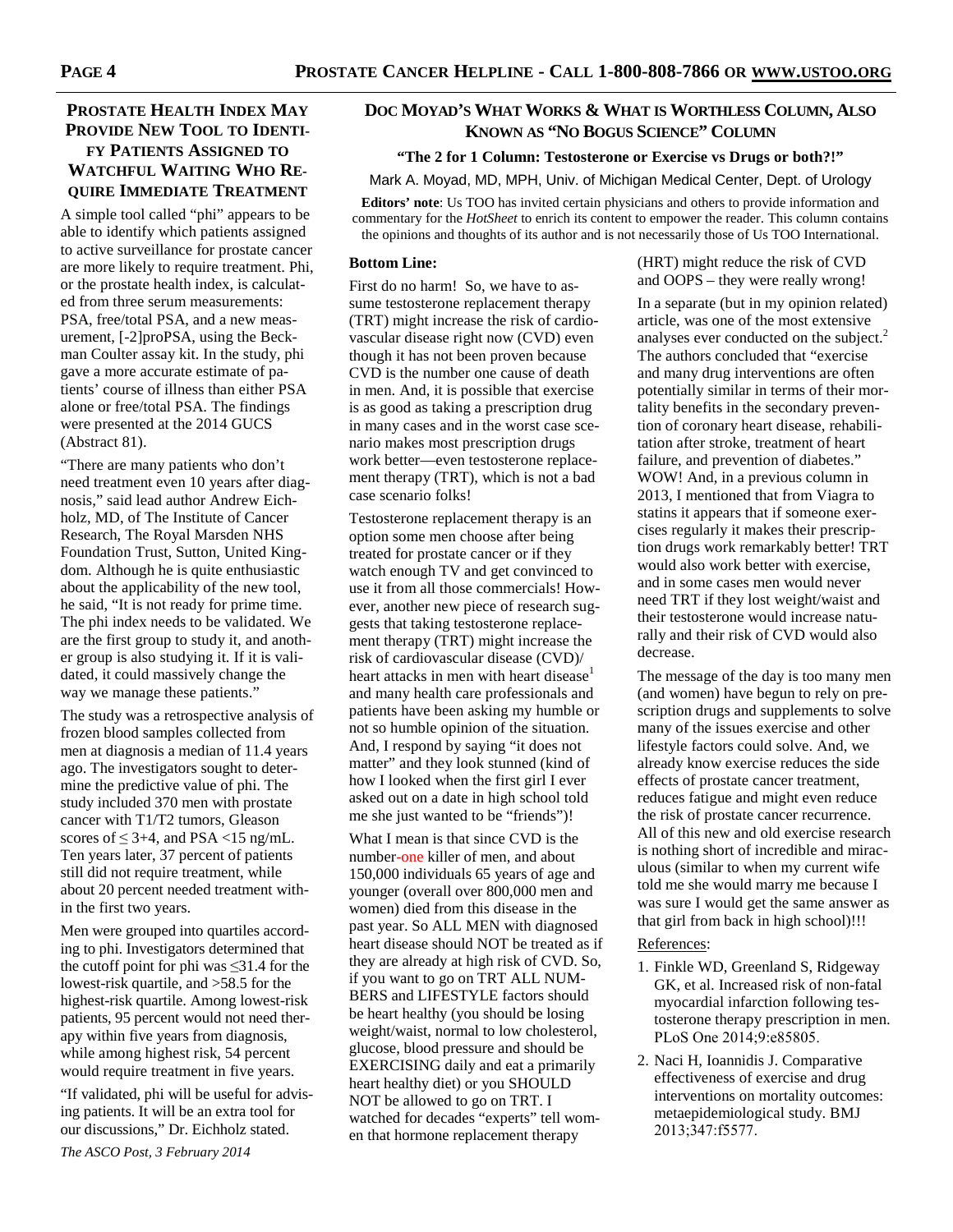## **RADIOTHERAPY PLUS ADT BENEFIT (***Continued from page 1)*

tries. They update the eight-year results that were published in 2009 (Lancet Vol. 373, pp. 301–308, 2009). At that time, the researchers reported a 12 percent absolute reduction in PCSM in the men who received the combination therapy. The new results indicate an improvement in efficacy from 10 years to 15 years of follow-up.

"It's very interesting to see that the results improve over time," said Charles Ryan, MD, from the Helen Diller Family Comprehensive Cancer Center at the University of California, San Francisco, who was not involved with the study.

Dr. Ryan observed that the study involved lifelong use of an antiandrogen and not lifelong medical castration, which makes the trial "somewhat unique." He was referring to the fact that other studies have used more potent long-term castration – either surgical or medical (a luteinizing hormonereleasing hormone agonist or a gonadotropin-releasing hormone antagonist) – alone or in combination with antiandrogens to interfere with the body's production of testosterone.

When the trial started in 1996, lifelong medical castration was the standard of care for these men, explained Dr. Fosså. However, adverse effects are a concern with this approach, so the researchers used less potent lifelong antiandrogens as an alternative approach.

The study participants initially received 1 injection of a testosterone-blocking hormone (short-term castration that lasts for three months), followed by RT for two months and lifelong pill-based antiandrogen therapy. Antiandrogens for life are still the standard practice in Scandinavia. In other parts of Europe and in the United States, the standard is RT plus ADT (medical castration variety) for two or three years, Dr. Fosså noted.

All of the study participants were 75 years or younger, in good overall health, and had high-risk prostate cancer that was either locally advanced or histologically aggressive. Most cases (80%) were locally advanced, with tumor growth beyond the capsule.

In 1996, this type of extracapsular prostate cancer was considered inoperable, but that is no longer the case, Dr. Fosså explained. "Today, many urologists would operate on these patients," she said. It is not known if such surgery improves survival, compared with radiotherapy plus ADT, because there have been no randomized trials to date.

However, Dr. Fosså did state that the 10 -year prostate-cancer-specific mortality of 8 percent seen with the combination in this trial is "comparable" to results seen after prostatectomy in such patients in other studies.

Presented at the 2014 GUCS, Abstract 4 *Medscape Medical News, 29 January 2014* 

## **FDA NOW INVESTIGATING CARDIOVASCULAR RISKS WITH TESTOSTERONE THERAPY**

The US FDA is now officially investigating the potential that FDA-approved testosterone products increase the risk of serious adverse cardiovascular outcomes.<sup>1</sup> FDA cites two studies, one of which was published just two days ago, that suggests men taking the testosterone supplements have an increased risk of death, myocardial infarction (MI), or ischemic stroke.

"We are providing this alert while we continue to evaluate the information from these studies and other available data and will communicate our final conclusions and recommendations when the evaluation is complete," according to the FDA statement.

In the newest study, men treated with testosterone were significantly more likely to have an MI in the first 90 days after starting the drug. In the three months after the start of testosterone therapy, the risk of MI overall was increased by 36 percent and was even higher in older men. For those 65 years and older, the risk of MI was more than twofold higher in the 90 days after filling the prescription.

The second study, also an observational analysis of Veterans Affairs (VA) patients, found that testosterone therapy in men was linked with an increased risk of death, MI, or ischemic stroke.

*(Continued on page 8)* 

# **TREATMENT DECISIONS SIGNIFICANTLY MODIFIED BY MYRIAD'S PROLARIS TEST FOR PROSTATE CANCER**

Myriad Genetics, Inc. announced results from PROCEDE 500, a clinical utility study with its Prolaris test, at the 2014 ASCO GUCS in San Francisco, CA. The study demonstrated the significant clinical value of Prolaris to physicians who are treating men with prostate cancer. Prolaris is a prognostic test that accurately predicts prostate cancerspecific death and metastases and has been validated in 11 clinical studies with more than 5,000 patients.

"Prolaris has opened the door to a new era of personalized cancer treatment for men with prostate cancer," said Michael Brawer, MD, vice president of medical affairs at Myriad Genetic Laboratories. "The Prolaris score is a stronger predictor of prostate cancer death and recurrence than either Gleason score or PSA (prostate specific antigen), and delivers clinically relevant information not provided by any other prognostic test."

PROCEDE 500 is an ongoing prospective registry study designed to examine the clinical utility of Prolaris. Currently, 331 men have been enrolled and 150 clinicians have completed surveys in 305 cases to assess the influence of the Prolaris score on clinical decision making. Results for these interim data show that in 65 percent of cases, physicians changed their intended therapy and selected a different treatment based on the Prolaris test score. In 40 percent of cases, physicians reduced the therapeutic burden on men and opted for conservative management such as active surveillance and watchful waiting. In 25 percent of cases, physicians increased treatments including the use of surgery or radiation, and in 35 percent of cases, physicians did not change their treatment plans. Full results from PROCEDE 500 have been submitted to a peer-reviewed medical journal for publication.

Ashok Kar, MD of St. Joseph's Hospital in Orange, CA stated "As a practicing physician, I must ask the same question for every patient; should I use surgery or radiation, or should I use active surveillance? Prolaris helps me answer this critical clinical question."

*Medical News Today, 31 January 2013*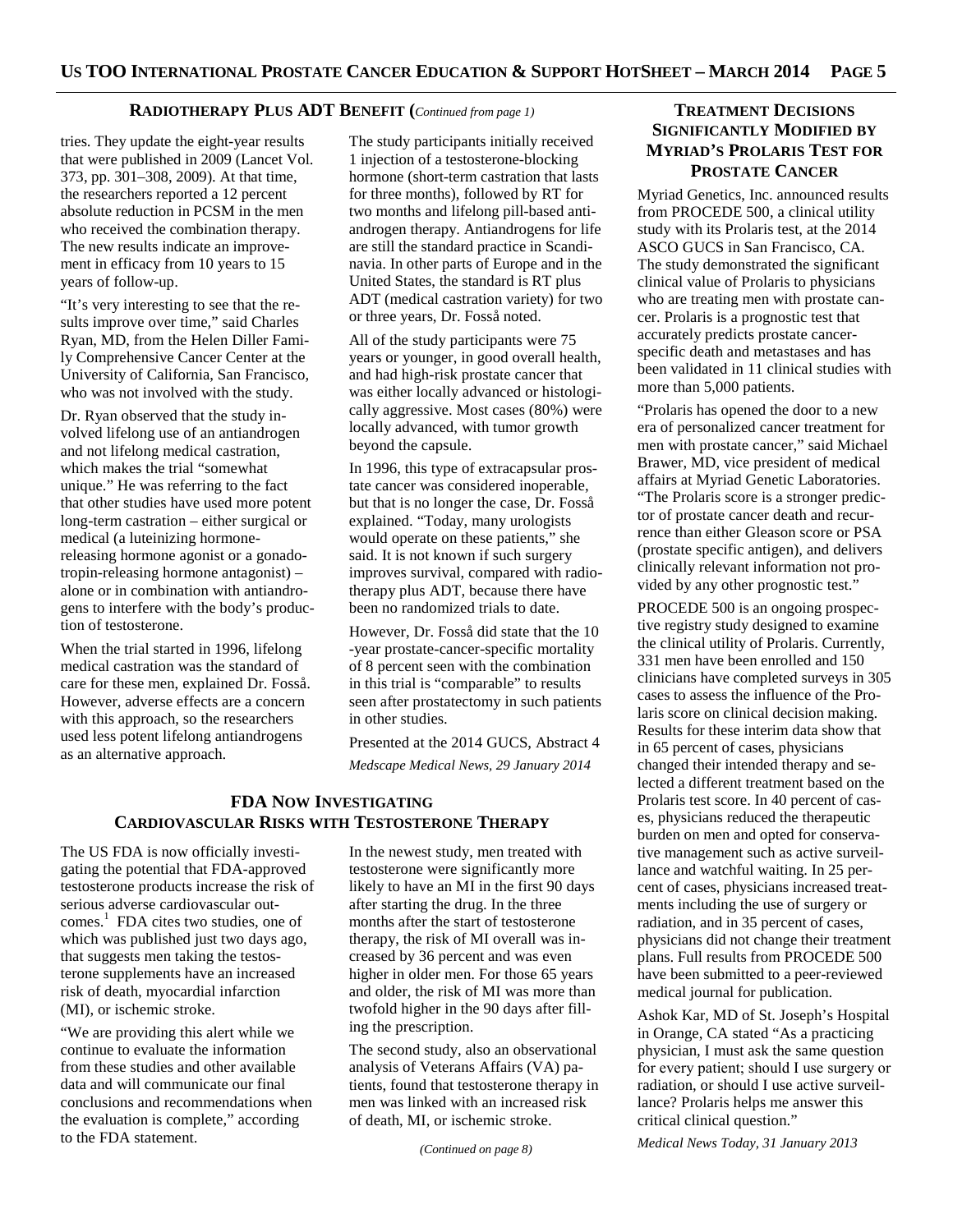#### **LONG-TERM SAFETY OF XOFIGO**

#### *(Continued from page 1)*

effects, as well as the possible induction of secondary malignancies. Thus far, they have not seen any cases of myelogenous leukemia, myelodysplastic syndrome, or primary bone cancer.

The prognosis for this disease is poor, but radium-223 did extend survival. "The median survival was less than one year in placebo and 14.9 months in the active treatment arm, so the survival benefit was 3.6 months," Dr. Nilsson said. "That is a very robust finding." He noted that they will continue to follow the surviving patients, and updated study results will be presented in the spring, at the annual meeting of the American Society of Clinical Oncology.

The ALSYMPCA trial involved 921 men with CRPC and at least two bone metastases but no visceral metastases. Patients were enrolled whether or not they had received previous docetaxel therapy. The trial was halted early after an interim analysis showed that treatment with radium-223 significantly improved survival as compared with placebo. When these early results were originally presented, they were hailed by experts as practice-changing and were considered a new standard of care.

The ALSYMPCA safety population included 901 men (Ra-223,  $n = 600$ ; placebo,  $n = 301$ ). Overall,  $\geq 1$  treatmentrelated adverse event occurred in 25 (4%) men in the Ra-223 group and 8 (3%) men in the placebo group. During follow-up, primary cancer in other organs was reported in five men (Ra-223, n  $= 2$ ; placebo,  $n = 3$ ). However, none were deemed to be associated with Ra-223.

The most common hematologic event was anemia, reported in 11 patients who received radium-223 (five were grade 3/4) and in five patients in the placebo arm (one grade 3/4). There was also one case of aplastic anemia, in a patient who received active treatment.

"There is now safety data for a year and a half," commented Michael J. Morris, MD, a medical oncologist from Memorial Sloan-Kettering Cancer Center, who was a discussant for the paper. "For those concerned about long-term bone marrow toxicity, it looks like one can

*(Continued on page 8)* 

#### **ENZALUTAMIDE BEFORE CHEMOTHERAPY** *(Continued from page 1)*

compared with placebo and not with chemotherapy in PREVAIL because the study population consisted of men with asymptomatic or minimally symptomatic advanced prostate cancer. "Such men 'typically' do not have chemotherapy at this point in their disease," he said.

The updated results show that ENZ delayed the radiographically detected progression of the disease by 81 percent (rPFS: hazard ratio [HR], 0.19; P <0.0001). The median rPFS for the placebo arm was 3.4 months but has not yet been reached in the treatment arm.

Additionally, ENZ stopped or slowed cancer growth in soft tissue in 59 percent of patients (20% complete responses and 39 percent partial responses) compared with five percent of patients on placebo.

This ultimately meant that, on average, chemotherapy was given about 17 months later in men treated with ENZ vs those treated with placebo (28 months vs 10.8 months; HR, 0.35; P <0.0001).

Dr. Beer also updated the survival data for the 1717 trial participants, who were randomized to ENZ (160 mg orally once daily) or placebo between September 2010 and September 2012. Men in both treatment arms also received standard hormone therapy.

At a median follow-up of 20.2 months, 28 percent of ENZ patients and 35 percent of placebo patients have died. This translated into a 29 percent reduction in risk for death (overall survival: HR, 0.71; P <0.0001). The estimated median overall survival (OS) was 32.4 months in the ENZ arm vs 30.2 months in the placebo arm, but the data are still maturing and the upper limits of survival have not yet been reached in either arm.

Currently in the US, the first-line treatment for mCRPC is limited to either chemotherapy regimens containing docetaxel or abiraterone (Zytiga®, Janssen), which had this extension to its indication approved in December 2012. Pending FDA approval for this extended indication, ENZ would become another systemic therapy option in this first-line setting.

The possibility of approval of ENZ as first-line treatment invites comparisons

with abiraterone in this setting. But Dr. Beer refused to indulge reporters' requests for such a summary, citing the inappropriateness of such cross-trial comparisons and the absence of an FDA approval for first-line ENZ.

However, he went on to say, "Some of the conveniences of ENZ may play a role in decision-making in the clinic. For instance, ENZ is not co-administered with steroids, as is abiraterone (with prednisone). Also, there are no diet restrictions with ENZ, as there are with abiraterone."

"Time will tell how ENZ and abiraterone are used in this patient population," stated Dr. Beer, saying that both drugs have "emerged very rapidly" and the clinical assessments and understandings of the pair are "just beginning."

Charles Ryan, MD, from the Helen Diller Family Comprehensive Cancer Center at the University of California, San Francisco, who was not involved with the study, moderated the session. "More than 50,000 men a year in the US live with CRPC. Although chemotherapy is held up as a benchmark for this disease, the reality is less than 50 percent of men with mCRPC receive chemotherapy," he commented.

ENZ was well tolerated in the study, with the same percentage (6%) of patients in both arms leaving the study because of side effects. There were more grade 3+ adverse events with enzalutamide vs placebo (43% vs 37%).

The most common side effects of all grades included fatigue (36% vs 26%), constipation (22% vs 17%), back pain (27% vs 22%) and joint discomfort (20% vs 16%).

The median time to reporting an adverse event was 17.1 months for ENZ and 5.4 months for placebo. Dr. Beer reported that one patient in each arm had a seizure. However, in both cases, the patients had a history of seizures.

ENZ is a second-generation androgenreceptor blocker and has proven more potent than the first generation of these agents such as bicalutamide, flutamide, and nilutamide.

*Medscape Medical News, 28 January 2014*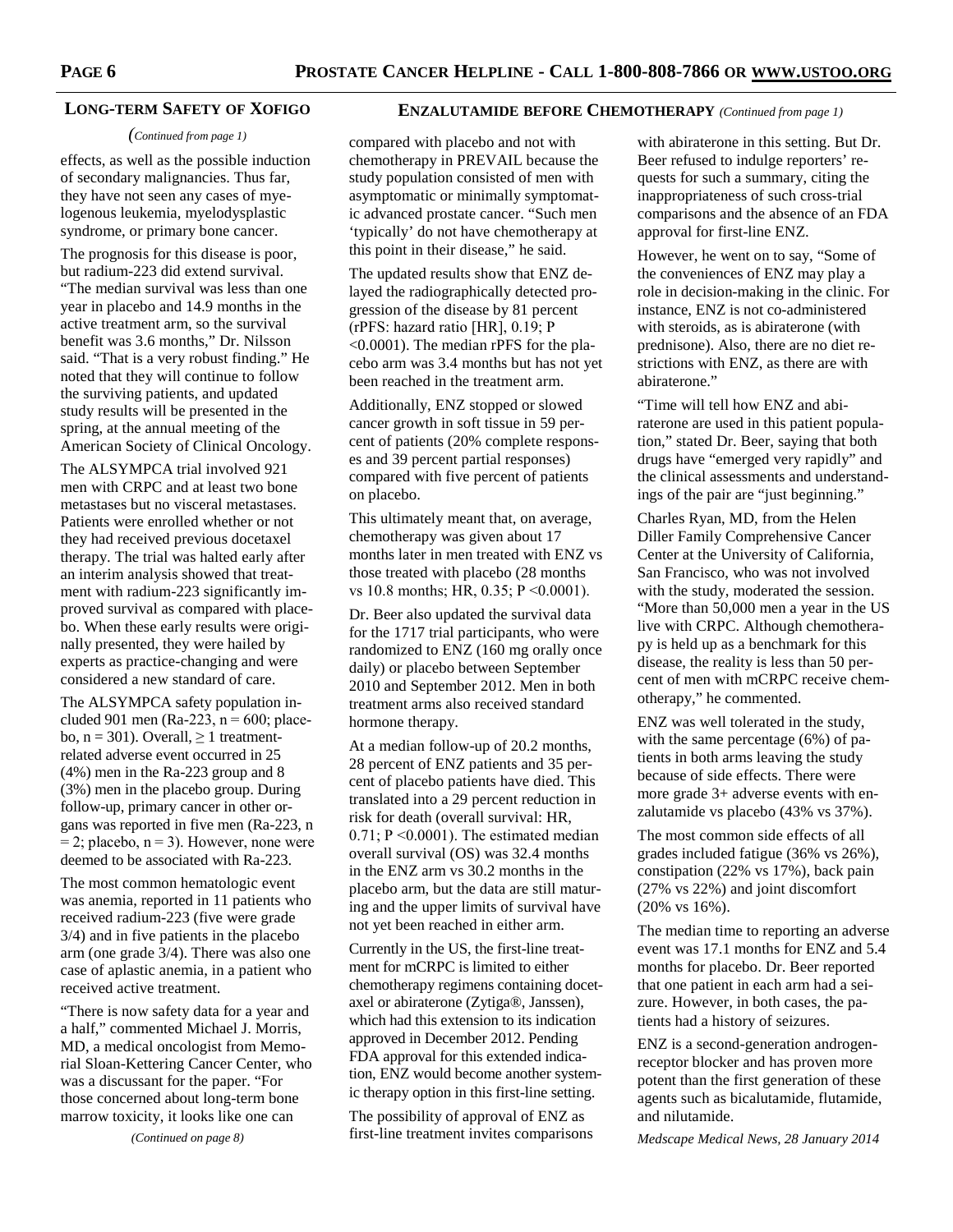## **DOCTOR CHODAK'S BOTTOM LINE** *(Ref Key: article #, page #, column #)*

Gerald Chodak, MD Author, Winning the Battle Against Prostate Cancer , Second Edition http://www.prostatevideos.com *Editors note*: Us TOO has invited certain physicians and others to provide information and commentary for the *HotSheet* to enrich its content to empower the reader. This column contains the opinions and thoughts of its author and is not necessarily those of Us TOO International.

**a1p1c1** Treatment of locally advanced prostate cancer continues to evolve. Updated results were recently presented of a study in which men receive either an anti -androgen alone or in combination with external radiation therapy. The 10 and 15 years survival results showed a significant reduction in cancer mortality. The dose of radiation was approximately 70 Gy. Men received combined hormonal therapy for three months and then received the radiation over two months. Flutamide was given to patients three times a day until they had evidence of progression or they died. This is an unusual approach to managing this group of patients as most studies have used medical or surgical castration in combination with radiation. Since the side effects of the anti-androgen are less severe than with castration, this result could offer men a better alternative. That would need to be determined by a randomized study.

**The Bottom Line:** Men with locally advanced prostate cancer may consider combining radiation with an antiandrogen instead of combining it with medical or surgical castration.

**a2p1c2** The most recently approved treatment for men with advanced prostate cancer is Radium-223 (Xofigo). Since it involves radiation to the bones, a possible concern is the chance for long -term damage to the bone marrow. Patients can now be reassured that no new serious side effects were discovered for at least 18 months after treatment. This is based on updated analysis of the randomized study that resulted in the drug's approval.

**The Bottom Line:** Radium-223 appears to be well tolerated, without long-term side effects up to 18 months after treatment and it should be offered to men with symptomatic bone metastases.

**a3p1c3** New data from an ongoing randomized study of enzalutamide or placebo prior to chemotherapy in men with progressive metastatic disease has shown a significant benefit. This was a similar finding for abiraterone, which resulted in its approval prior to chemo-

therapy. Hopefully a similar approval will occur for enzalutamide. If that does occur, men will then have three options for treating this stage of disease and new studies will be needed to determine the best way to sequence these treatments.

**The Bottom Line:** Enzalutamide has shown positive results when administered before chemotherapy and could become another option for treating men with metastatic castrate resistant disease.

**a6p3c1** An important part of medical research is to report the results of both negative and positive research studies. Sadly, that is the case for what was thought to be the promising drug Orteronel. It had shown good results in preliminary studies but in the most recent study it failed to improve survival in men with advanced disease. There were some positive findings and also some reasons that could explain the results. For now, however, it is unclear if this drug will gain approval.

**The Bottom Line:** Orteronel failed to show an improvement in survival in men with progressive metastatic disease.

**a7p6c1** One of the more important questions for men with newly diagnosed disease is who needs treatment? The study on the prostate health index provides additional data to help answer this question. The test makes three measurements, the total PSA, free/total PSA ratio, and a new free PSA isoform called [-2]proPSA. The lower the PHI value, the higher the chance the cancer is not life threatening. The test is FDA approved although its true value is still evolving. Like all tests, the cutoff value chosen must balance the false negatives against the false positive results. Ultimately the value of this test must be measured based on the long-term outcome. This means can the test identify which patients do well with no treatment many years after diagnosis. The authors acknowledge that a prospective study is needed to validate these findings.

**The Bottom Line:** The Prostate health index may eventually be useful for identifying men for active surveillance pending data from a prospective trial.

**a9p5c2** Are men who take testosterone supplementation at increased risk for heart attacks? That question is being raised by the FDA after new reports have found higher than expected mortality within a few months of starting treatment. Around the United States, these drugs are being marketed to men who do not necessarily meet the requirements of having symptoms related to a low testosterone level. Many more details are needed to understand which men should and should not use this drug and hopefully the information will be forthcoming soon.

**The Bottom Line:** Until more information is available, men taking testosterone replacement should consult with their doctor.

**a10p5c3** Another test that offers promise for helping men decide whether a tumor needs aggressive treatment is the Prolaris test. It measures 46 gene products and the number generated helps to separate patients into groups with a low or high risk for progression. Data continues to accumulate; however, as yet the test has not shown the long term outcomes of men for whom treatment was based on the test result. This most recent study suggests that the result might lead doctors to recommend a different therapy. More data still are needed to define its true value.

**The Bottom Line:** The Prolaris test may soon provide enough valuable information to help guide treatment of localized disease.